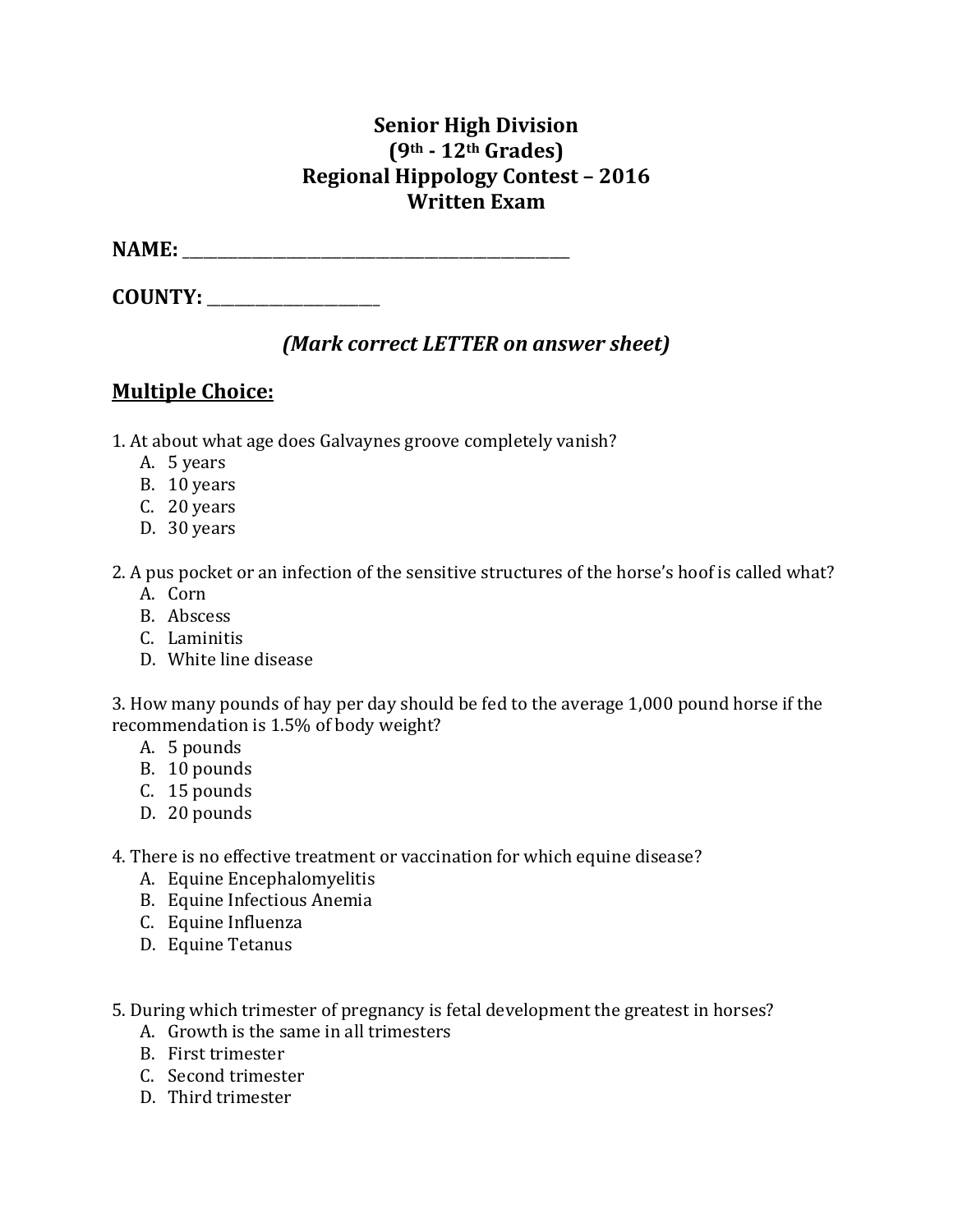6. Which of the following is NOT one of the three basic parts of a bridle?

- A. Bit
- B. Curb chain
- C. Reins
- D. Headstall

7. What is the name for the first nail hole of a horse shoe?

- A. Quarter nail hole
- B. Toe nail hole
- C. Heel nail hole
- D. None of the above

8. Which of the following is NOT a natural aid used in training horses?

- A. Hands
- B. Seat
- C. Legs
- D. Sight

9. What is the conformation term for a horse that has too much angle in the hock joint?

- A. Sickle-hocked
- B. Cow-hocked
- C. Pigeon-toed
- D. Post-legged

10. What is the Western version of the English Standing Martingale?

- A. Cavesson
- B. Breast collar
- C. Tie down
- D. Cinch

11. Irregular rings around the hoof that are wider at the heel than the toe are a sign of what?

- A. Thrush
- B. Navicular Disease
- C. Chronic Laminitis
- D. Abscess

12. In genetic shorthand, which of the following indicates a male?

- A. XY
- B. XX
- C. YY
- D. XXY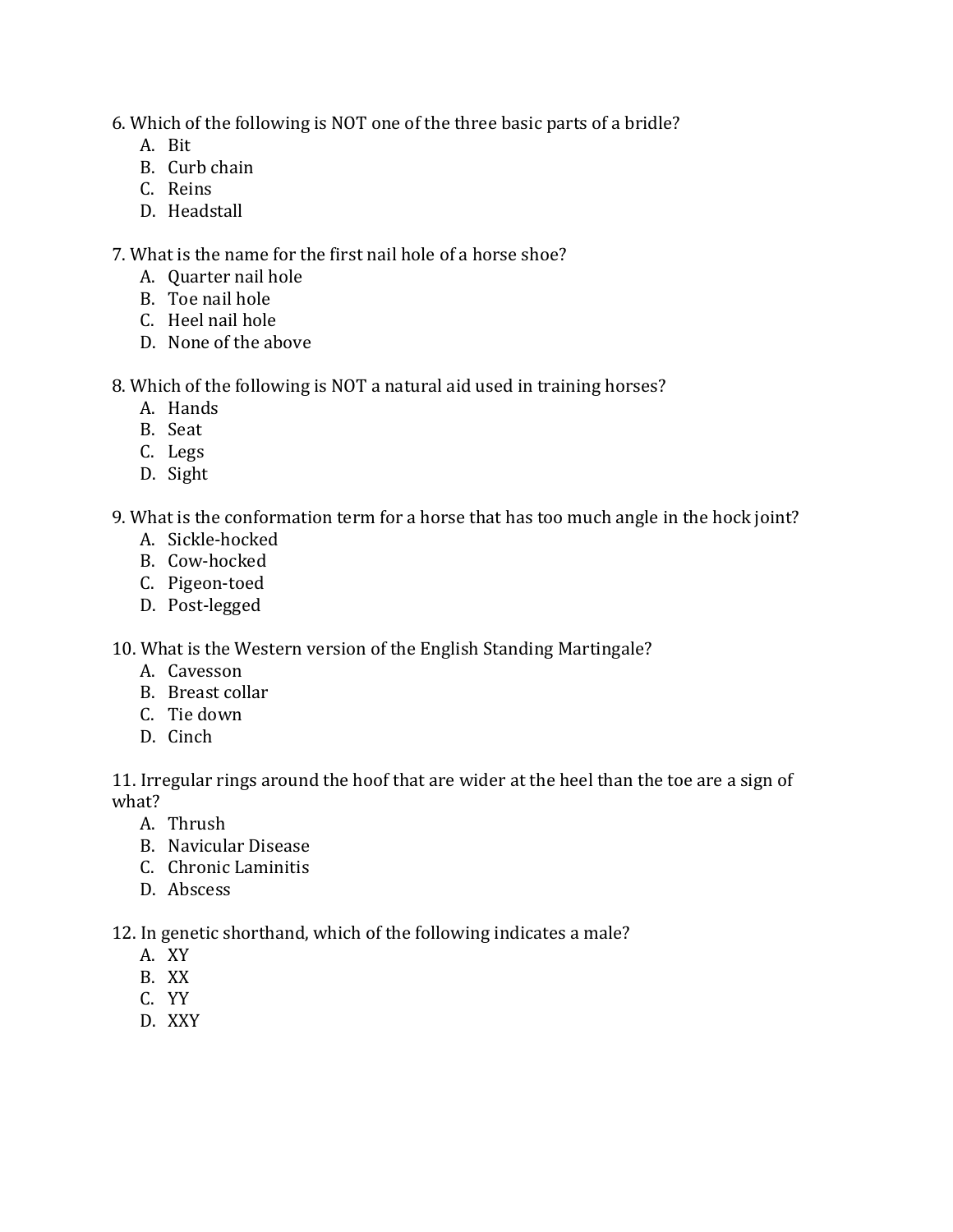13. What type of behavior includes all actions that are a result of or associated with conflict or fighting?

- A. Ingestive behavior
- B. Agonistic behavior
- C. Eliminative behavior
- D. Sexual behavior

#### 14. A horse's height is measures from where on the body?

- A. To the top of the croup
- B. In the middle of the back
- C. To the highest point of the withers
- D. Top of the poll in a resting position
- 15. The external opening to the mare's reproductive tract is called what?
	- A. Vulva
	- B. Oviduct
	- C. Cervix
	- D. Vagina

#### 16. Which of the following is NOT a fat soluble vitamin?

- A. Vitamin E
- B. Vitamin A
- C. Vitamin D
- D. Vitamin C

17. Mottled skin, vertically striped hooves and visible white sclera are characteristics of what horse breed?

- A. Appaloosa
- B. Lipizzan
- C. Peruvian Paso
- D. Spanish Mustang

18. Consuming what type of forage causes horses to slobber a great deal?

- A. Alfalfa
- B. Tall fescue
- C. Red clover
- D. White clover

19. What type of shavings should NOT be used as stall bedding, due to the risk of founder?

- A. Black cherry
- B. Black walnut
- C. White oak
- D. Lobolly pine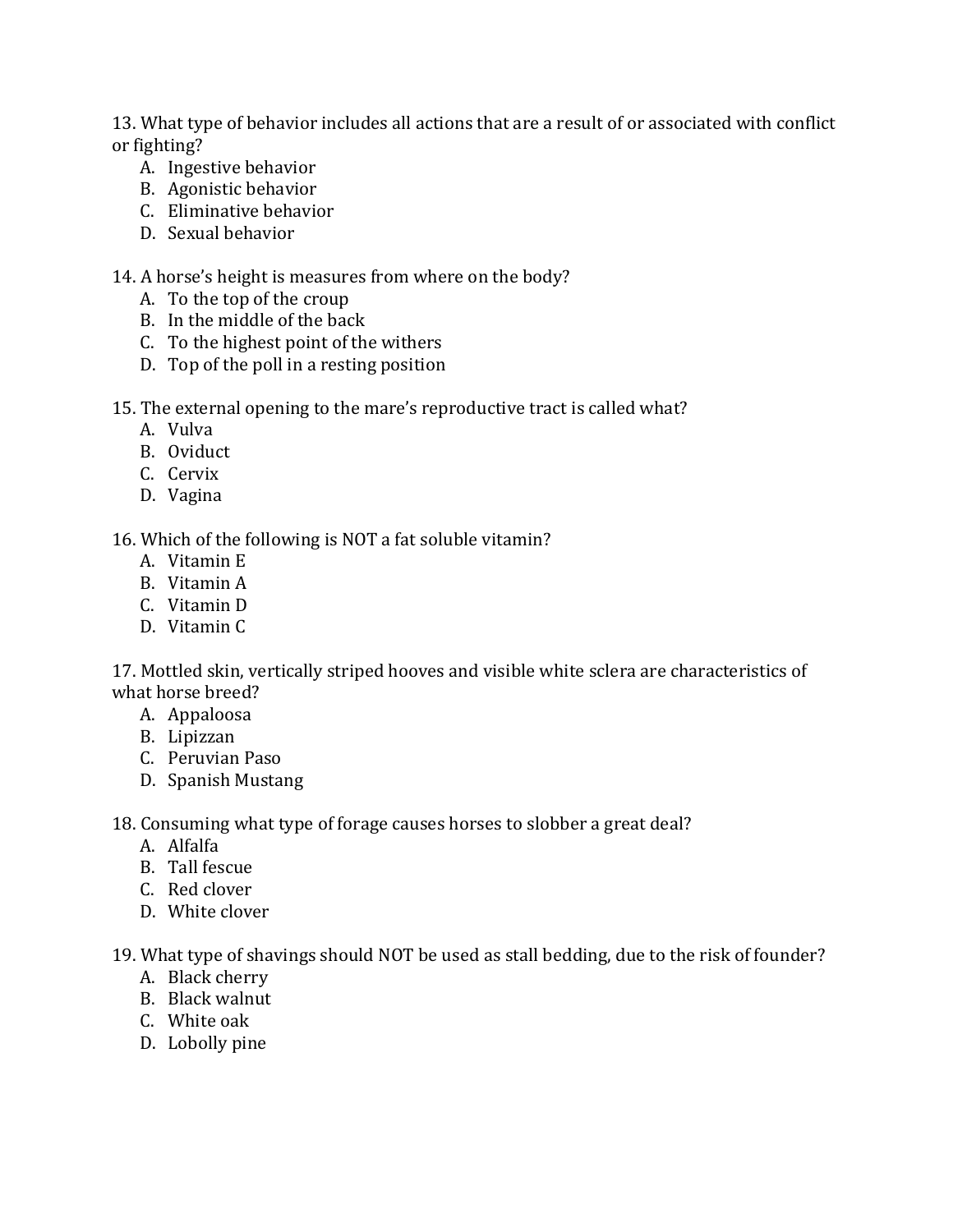- 20. How often should a horse's hooves be trimmed to keep the feet in balance?
	- A. Every 2 to 3 weeks
	- B. Every 4 to 6 months
	- C. Every 6 to 8 months
	- D. Every 4 to 6 weeks

21. A young female horse under 3 years of age would be known as what?

- A. Colt
- B. Filly
- C. Mare
- D. Gelding

#### 22. What forage contains a fungal endophyte that causes reproduction problems in mares?

- A. Lespedeza
- B. Red clover
- C. Alfalfa
- D. Tall fescue

23. What cells function in the immune system to defend against foreign cells?

- A. Platelets
- B. White blood cells
- C. Erythrocytes
- D. Red blood cells

24. Protein in the diet is broken down and absorbed in the small intestine as what molecule?

- A. Sugar
- B. Glycogen
- C. Amino acids
- D. Nucelic acids

25. Which of the following is NOT a category of equine muscle?

- A. Rigid muscle
- B. Skeletal muscle
- C. Smooth muscle
- D. Cardiac muscle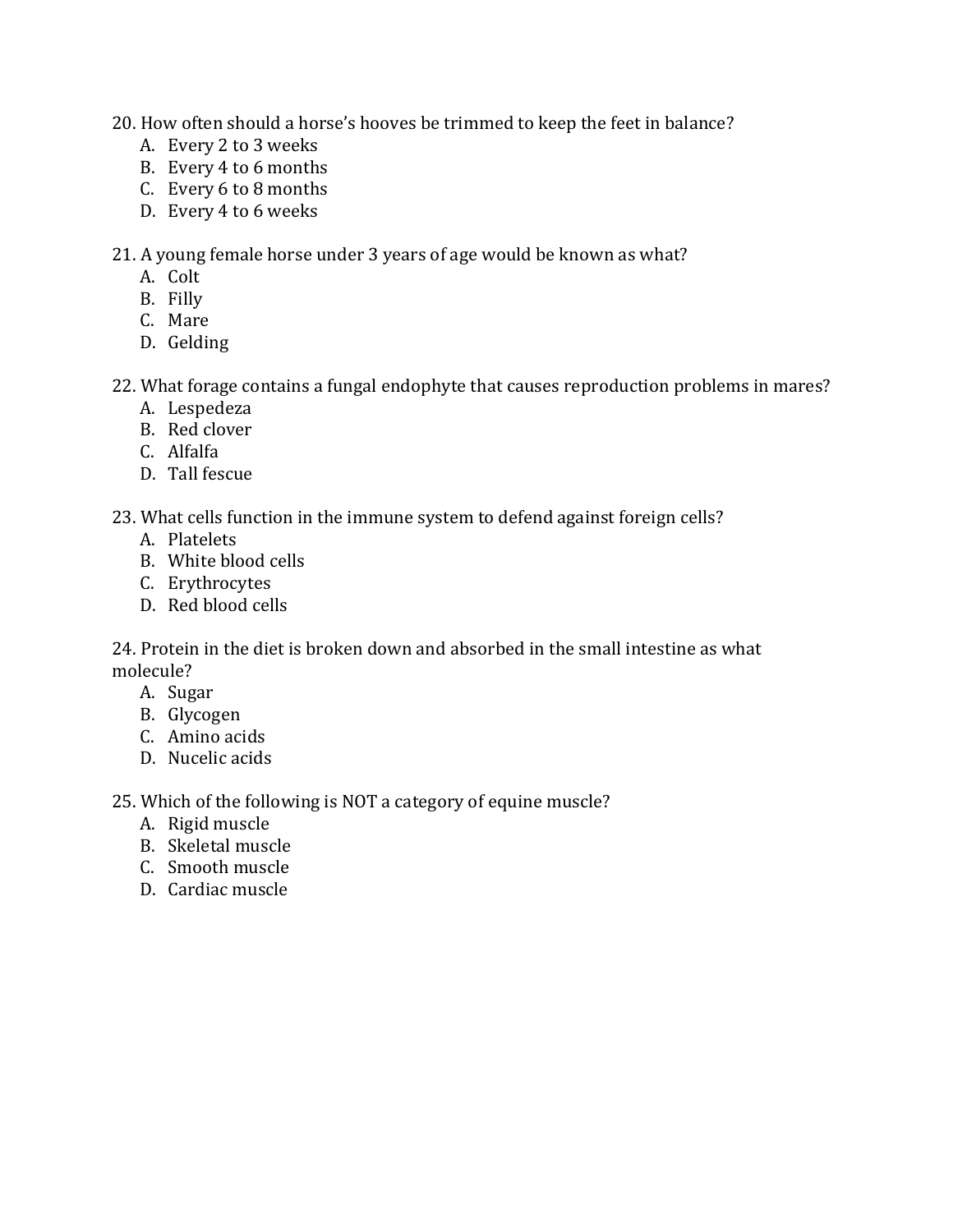### **True or False:** *(Mark True or False on the answer sheet)*

26. When you press the gums of a normal horse with your thumb, it should take two seconds for the capillary fill to return to its normal color.

27. Cue is the term used to describe the many conditioned stimuli that are used in horse training.

28. When done correctly, the canter is a 4 beat gait.

29. On a three-sided shelter for horses, the opening should be positioned facing the prevailing wind direction**.**

30. Shoes with heel caulks are used on the back feet of reining horses to assist with executing their sliding stops.

31. Monensin is a common substance added to cattle and poultry feeds that is highly toxic to horses.

32. Hemoglobin is the iron-containing protein of red blood cells.

33. Founder is the horseman's term for Colic.

34. In usual genetic shorthand, lower-case letters symbolize dominant genes**.**

35. Double helix is the term used to describe the coil-like structure of DNA.

36. Hunters and Jumpers are two breeds that use Saddle Seat type saddles.

37. The minimum recommended height for a perimeter pasture fence is five (5) feet.

38. HERDA causes lesions most commonly along the topline of the horse.

39. A horse with a negative Coggins test is infected with Equine Infectious Anemia.

40. A facial marking with a totally white face and muzzle is called a bald face.